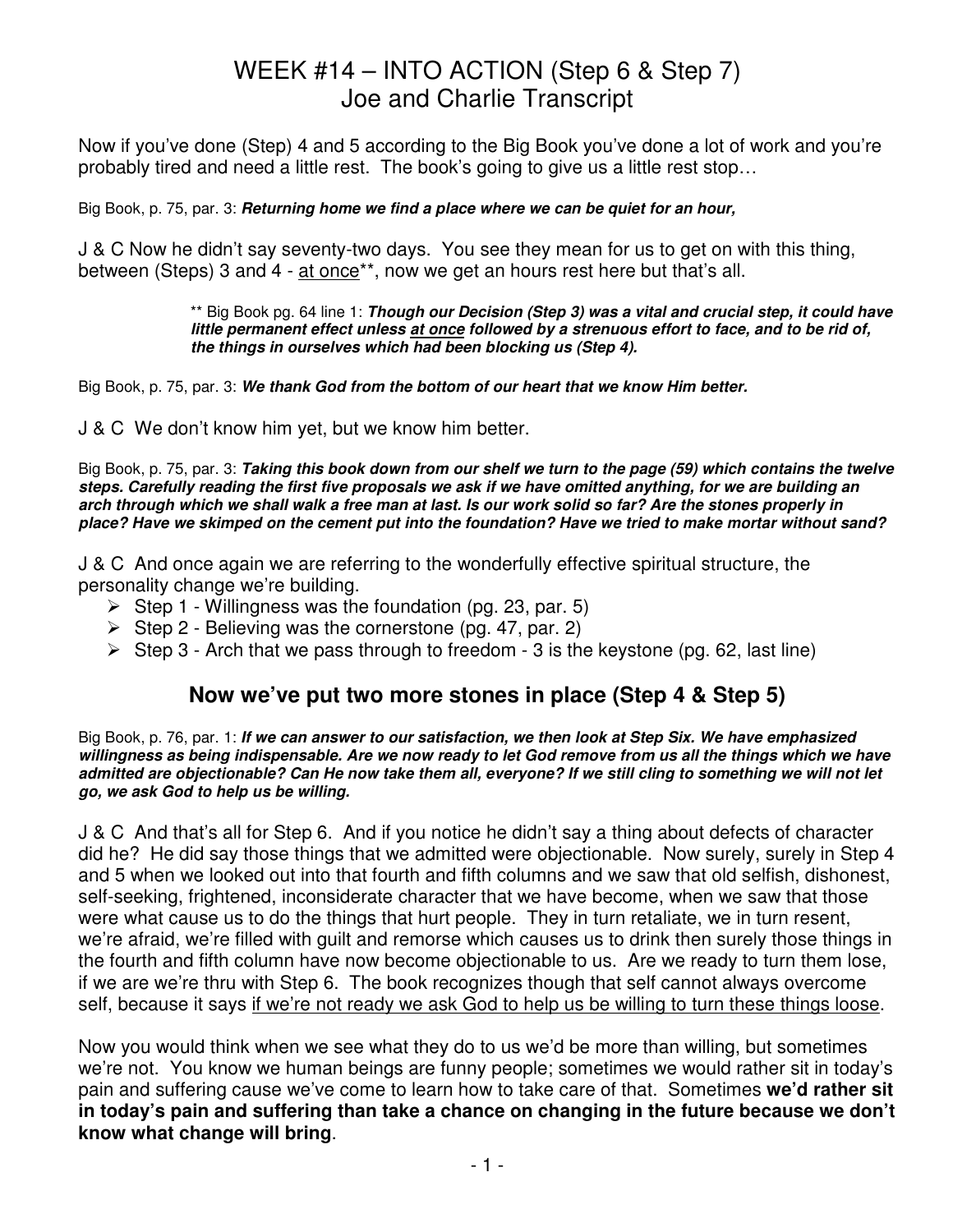If I have to get rid of my selfishness and become unselfish, then how am I going to get what I want in the future?

If I'm going to have to get rid of my dishonesty and start operating honestly, then how the heck am I going to make a living? I don't know nothing about honesty when I get here.

If I'm going to have to start getting rid of my self-seeking and frightened character and start operating on courage that scares the hell out of me. I don't know nothing about that.

If I'm going to have to start considering other people and their needs and their wants, then who is going to take care of me?

#### **Sometimes we would rather sit in today's pain than take a chance on changing in the future.**

The Big Book recognized that and said if you're not ready,

Big Book, pg. 76, par. 1: **…we ask God to help me be willing**.

J & C And with God's help we become willing with (Steps) 3 through 6. When ready we say something like this, (Step 7 Prayer)

Big Book, pg. 76, par. 2: **My Creator, I am now willing you that you should have all of me, good and bad. I pray that you now remove from me every single defect of character…** 

J & C Whoop, whoop. We're at Step 7 now and it said "shortcomings", but here he calls (it defect of character).... see what he's done to us. He confused the heck out of us didn't he?

Big Book, pg. 76, par. 2: **I pray that you now remove from me every single defect of character which stands in the way of my usefulness to you and my fellows. Grant me strength, as I go out from here, to do your bidding. Amen.**

J & C We've then completed Step 7.

Are you ready to have God remove them (defects of character)? If you are, you're through with (Step) 6. Have you humbly asked him to take them away? If you have, you've done Step 7.

But I hope you don't make the mistake I did. I assumed that now that I'm ready, and God being all powerful, that all I've got to do is turn to God and say okay God here I am, warts and all, does that mean give me the \$29.95 special and I'll never have to worry about this stuff again. I found out it don't work that way. God will do for me, what I can't do for myself. I simply do not have the power to remove a character defect - only God has the power.

**God will not do for me, what I can do for myself. And what I can do for myself is find out the opposite of that character defect, and then with God's help and all the willpower I can muster, in every situation it comes up, try to practice the opposite**.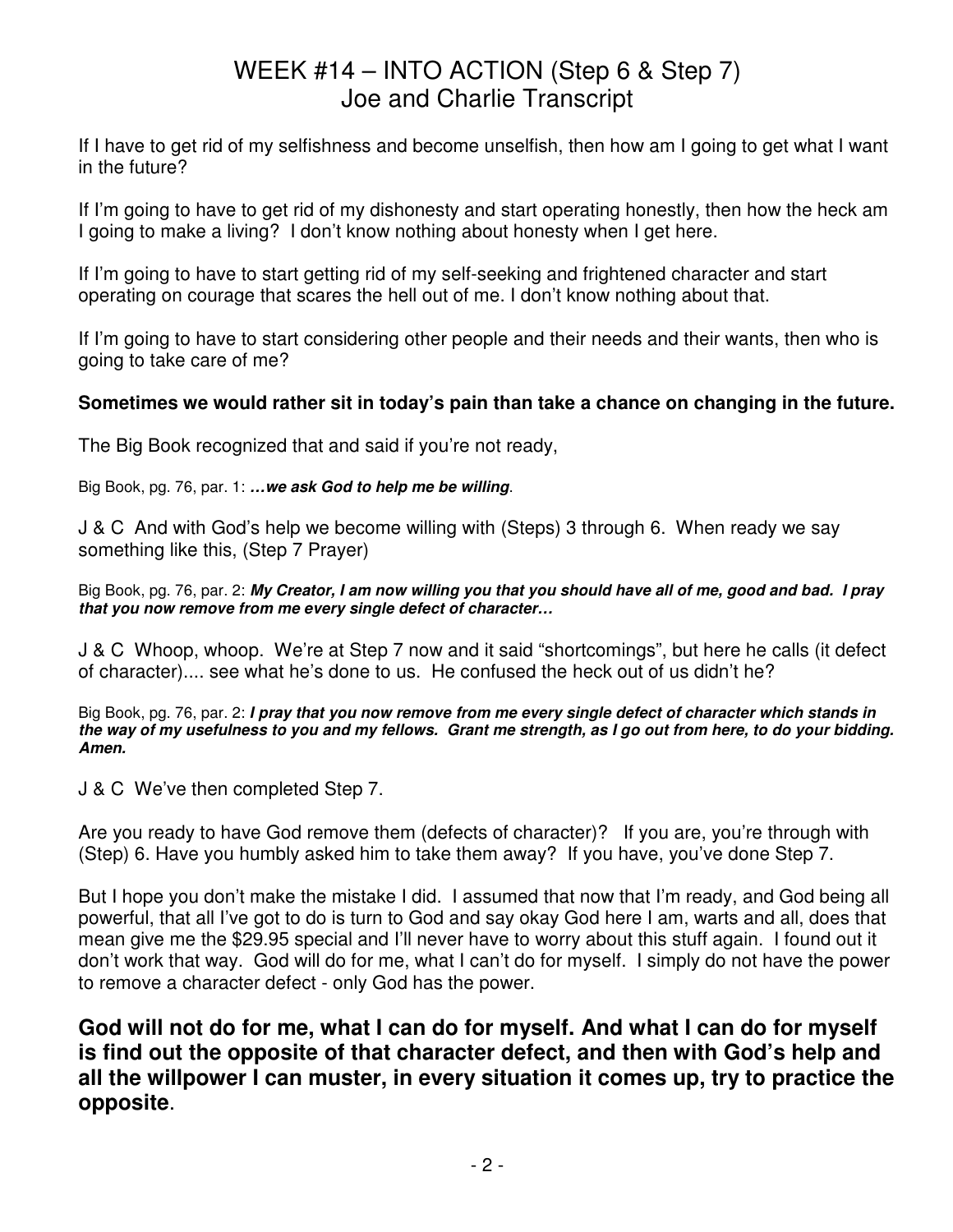Because you see, God can't take away my selfishness and leave another whole in my head. It's going to have to be replaced with the opposite, which is unselfishness. And when I first got here my mind was a set of mental habits ingrained in 38, 39, 40 years of living. The habitual thing for me was to react selfishly.

### **The only way to break a habit is to work against your self.**

- If I ask God to take away selfishness and I start trying to practice unselfishness, then **slowly the old habit dies and a new habit takes its place.** Over a period of years I have become an unselfish human being. I am not what I was when I first got here.
- $\triangleright$  If I want God to take away dishonesty, then I must do my part, which is to practice honesty in every situation that comes up and that's hard for me to do. That is so alien to my nature that I can't practice honesty without Gods help. But with God's power and all the willpower I can muster I can force myself to be honest and **slowly the old idea dies and a new one takes its place**. The habitual thing for me today is to react to any situation with honesty.
- $\triangleright$  If I want God to take away fear then I've got to kick myself in the butt and practice courage.
- $\triangleright$  If I want Him to take away inconsideration, then I must start considering other people and their needs and their wants and **slowly the old idea dies and a new idea takes its place**.

Big Book, pg. 63 par. 1: … **We were reborn.**

J & C I am not what I used to be. Now I'm not completely unselfish. I never will be. I'm not always completely honest. Sometimes I'm afraid and other times I'm inconsiderate but the majority of the time I'm an unselfish, honest human being with courage, considering other people first. You know I think you and I are the luckiest people in the world. We have the opportunity through these two little steps right here (6 & 7) to live two lifetimes in one lifetime. Most people out there are sick; most of them are going to their grave sick; not even knowing they're sick. We not only know we are sick, we know what's wrong with us we found it in Steps 4 & 5 and in Steps 6 & 7 we can do something about it. We can change it and we become entirely different human beings.

Most people don't get that opportunity. Now be careful, for God's sake be careful! **Because if you really accept this as the correct thing and the right thing then that means from this day on you are responsible for what you are**. I can't blame it on Barbara any longer, I can't blame it on Mother and Dad, I can't blame it on God and I can't blame it on society.

**If I stay selfish, dishonest, self-seeking, frightened and inconsiderate it's got to be because that's the way I want to be.** I no longer have the luxury of blaming it on others 'cause I don't have to be that way.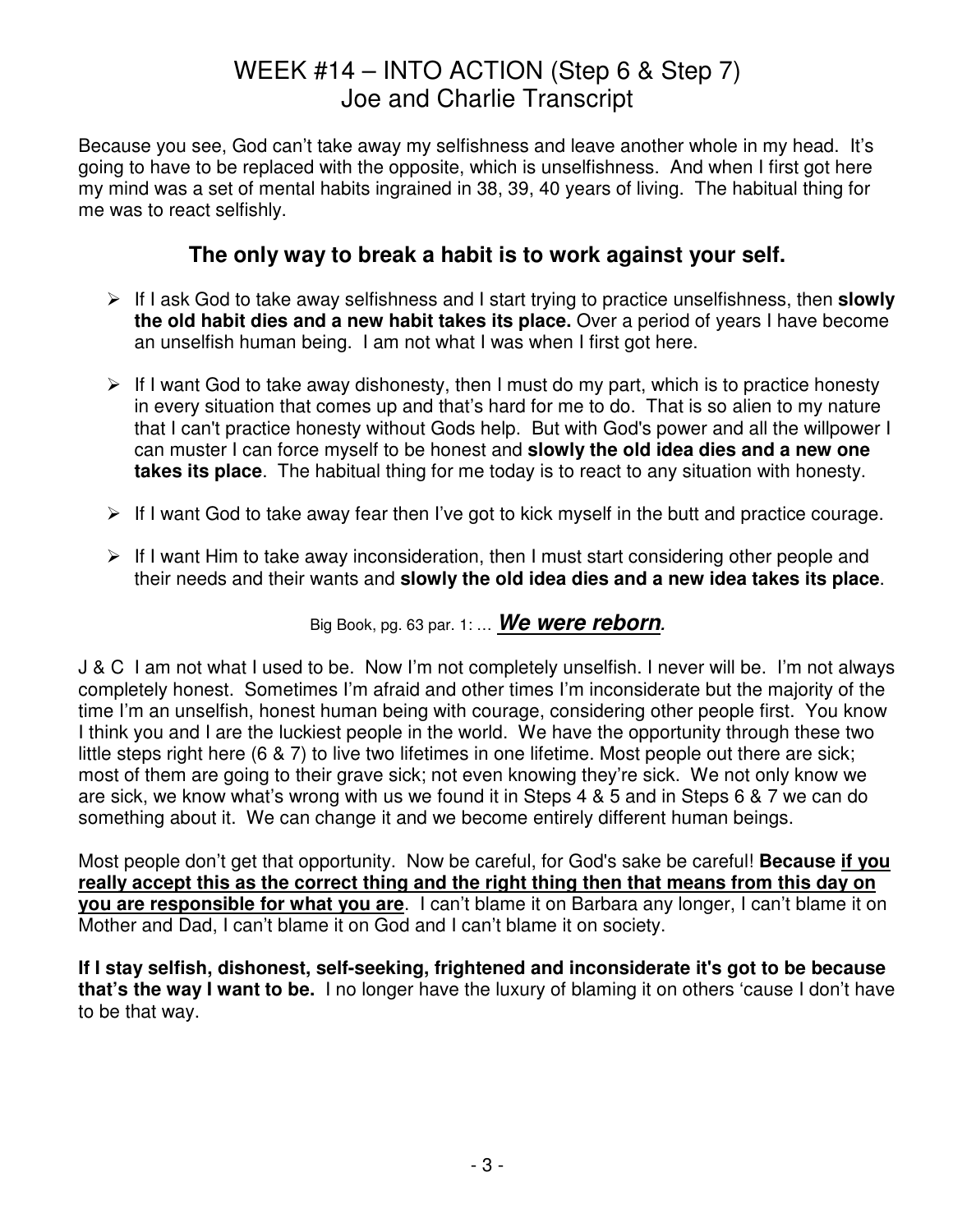You know what I found out?

- $\triangleright$  I found out that when you become unselfish people start kind-a liking you a little better than they did before.
- I found out when you start becoming honest, well, you feel better about yourself. **That's the way you build self-esteem is to do the right thing for a change!**
- $\triangleright$  I found out when I practice with courage and I operate on courage instead of fear I do things that makes me feel better and I quit doing things that made me feel so bad.
- $\triangleright$  I found out there's real pleasure in considering other people first and giving to others before you take for yourself.

I didn't know that. How in the hell could I know that? I've never been that way before. This thing really amazes me in what happens to us and the simplicity of this thing if we will just do what the book says.

Joe?

You know there's always a paradox in AA. To give you an idea what a paradox is: How many of you have ever called your sponsor so you could listen? We always call him so we can talk, right? That's the paradox.

The paradox here in these two steps is that they use:

- The Doctors Opinion (p. xxiii) and the first four chapters to do Steps 1 & 2
- $\geq 3$  1/2 pages for Step 3
- $\triangleright$  8 pages for Step 4
- $\geq 4$  pages for Step 5
- $\triangleright$  and a whole chapter devoted with "Working with Others".

#### **The paradox is that two of the biggest steps in all of Alcoholics Anonymous are in two little paragraphs, (Steps) 6 & 7.**

#### **These are the tools of change. These are the tools of acceptance.**

A lot of people talk about just running around accepting things - I accept this, I accept that. Well I can't do that.

### **Acceptance comes after some actions… Acceptance comes after the actions of Steps 6 & 7.**

You know there's a story in that other Book (Bible) about this guy named Judas. Judas could not accept what he had done. (Betrayal) So what did he do? He killed himself. That's the importance of acceptance. You can't accept anything unless you take some action. He didn't do Steps 6 & 7 - didn't have them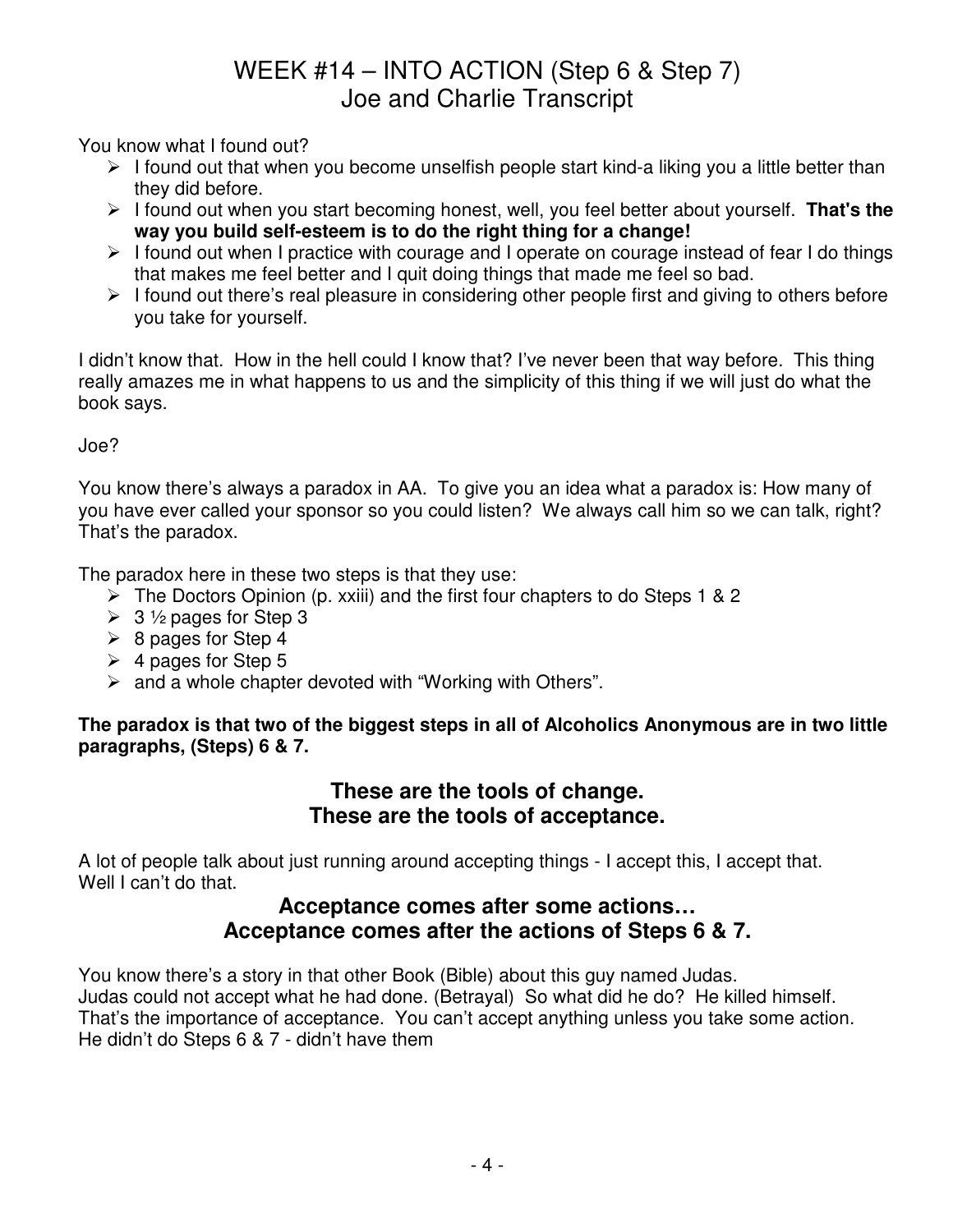There is another story in this other Book (Bible) about this guy, his name was Saul. Saul was riding his ass on the way to Damascus. A big bolt of lightening came down and knocked him off his ass, on his ass. That's the way I read it. He gets up and he dusted himself off and this big voice came out of the sky and said, "Saul, can we talk?"

"Yeah, we can talk. What you want to talk about?"

Had to get his attention didn't he? Maybe alcoholism has to get our attention.

"Saul you've been a very selfish individual and you've harmed a lot of people and you're very resentful and angry. You've harmed a lot of people by those attitudes and I want you to quit doing that!"

Saul asked, "How do you quit doing that?"

"Do THESE things instead and if you will do that, then you'll make a change, and when you change then we'll call you Paul."

Well he did those things and became Paul. Now we know that Paul was one of the greatest writers the world's ever known. The Corinthians, (those from the town of Corinth, Greece), they asked Paul one day, "Paul, what is this secret to living?"

Paul answered, **"The secret to living is daily dying."**

### **The old Saul had to die so the new Paul could come alive.**

By the time I got to Steps 6 & 7, I could see what I had become as a result of the previous steps and I didn't like what I had become and a little doubt crept in my mind.

**Can God really change me from what I had become to what he intends for me be?** And then I had to reaffirm and rethink about this idea on page 53. It said,

Big Book, pg. 53, par 3: **God either is, or He isn't?**

J & C He either can or he can't

Big Book, pg. 53, par 3: **What was our choice to be?**

J & C And I chose to believe that he could.

### **The tools of change…**

To change from what I had become to what God had intended me to be.

### **Steps 6 & 7 - Two of the biggest Steps in all of Alcoholics Anonymous!**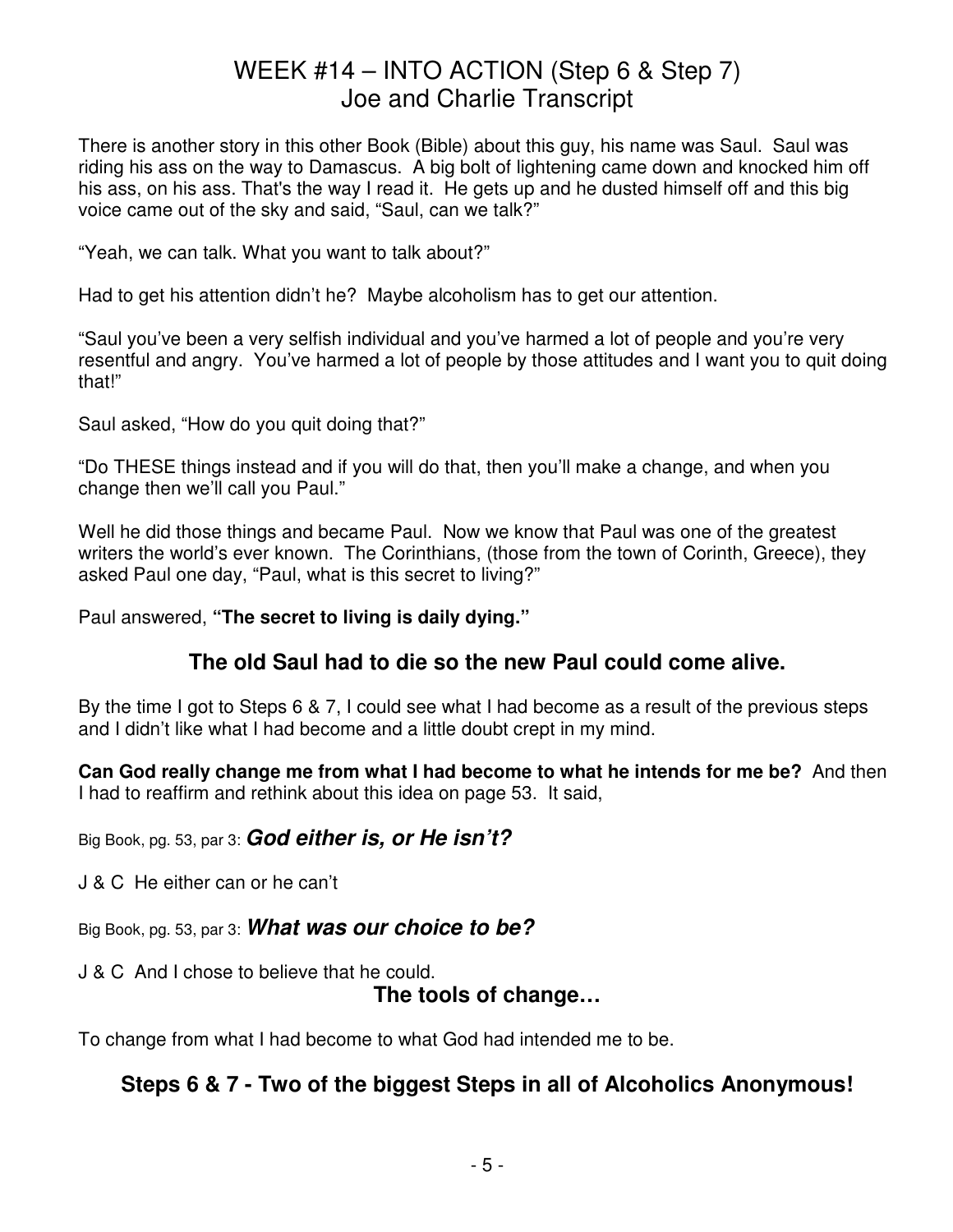Just before the break I want Joe to tell you one little story about buying some salad to show you practicing this thing. A few years ago I went into a grocery store to buy some salad and some stuff to fix for a salad - that night I was having steak. I went in there and bought this stuff and came back up to the register and I was going to pay up and I gave this lady ten dollars and she took the ten dollars and stood right there and counted me out change for a twenty, and I watched her do it. And I picked up that money and I put it in my pocket and I got out to my car and I sat there and I said well you big dummy you sold out for ten bucks. I thought I was worth more than that! I'm glad it wasn't less than that!! So I took the money back in there and I told the lady I said "You know I'm a member of a fellowship that requires me to be honest. You gave me too much money and I want to give you this ten dollars back." And she said, "You know I never heard of a fellowship like that." I said, "Well I hadn't either till a few years ago, so here's your ten bucks back." The whole point of this story, when I walked out with that ten dollars, and believe me I don't need ten dollars; I mean I do not need ten dollars. And I'm walking out I felt about that big (tiny), sneaking out the door. You see then I went back in there and gave her that ten bucks back and I walked out and I feel good again. I did the right thing. If you practice that enough times the next time she gives change for a twenty you do it right there you don't even go out the door with it. That's what we're talking about when we change and only we can do it.

Only we can slay ourselves, with God's help, and become different human beings.

### **If you stay dishonest, self-seeking, frightened and inconsiderate it must be because you want to!**

We've completed our first seven steps knowing full well we're going to be working on (Steps) 6 & 7 for the rest of our lives really, trying to change as the opportunity comes up.

Now we've read in the book where we are:

- (a) Spiritually sick
- (b) Mentally sick
- (c) Physically sick

#### …**when the spiritual malady is overcome we straighten our mentally and physically** (p. 64, par. 4)

We begin to look at those things and begin to realize that all human beings really are born to live in three dimensions of life.

**If God dwells within each of us we're going to have to live with God**, whether we like it or not is beside the point. (Spiritual Dimension) The only question is: **Do we live with Him in harmony or disharmony?** I don't know of anybody that ever got in more disharmony with God than we alcoholics have.

We also have what we call the Mental Dimension. We've all got a mind, sometimes we act like we don't but we do. We have to live with our mind, whether we like it or not is beside the point, we don't have a choice. And again: **Do we live there (with our mind) in harmony or disharmony?** I don't know of any group of people that ever got more fouled up in their heads than we alcoholics have.